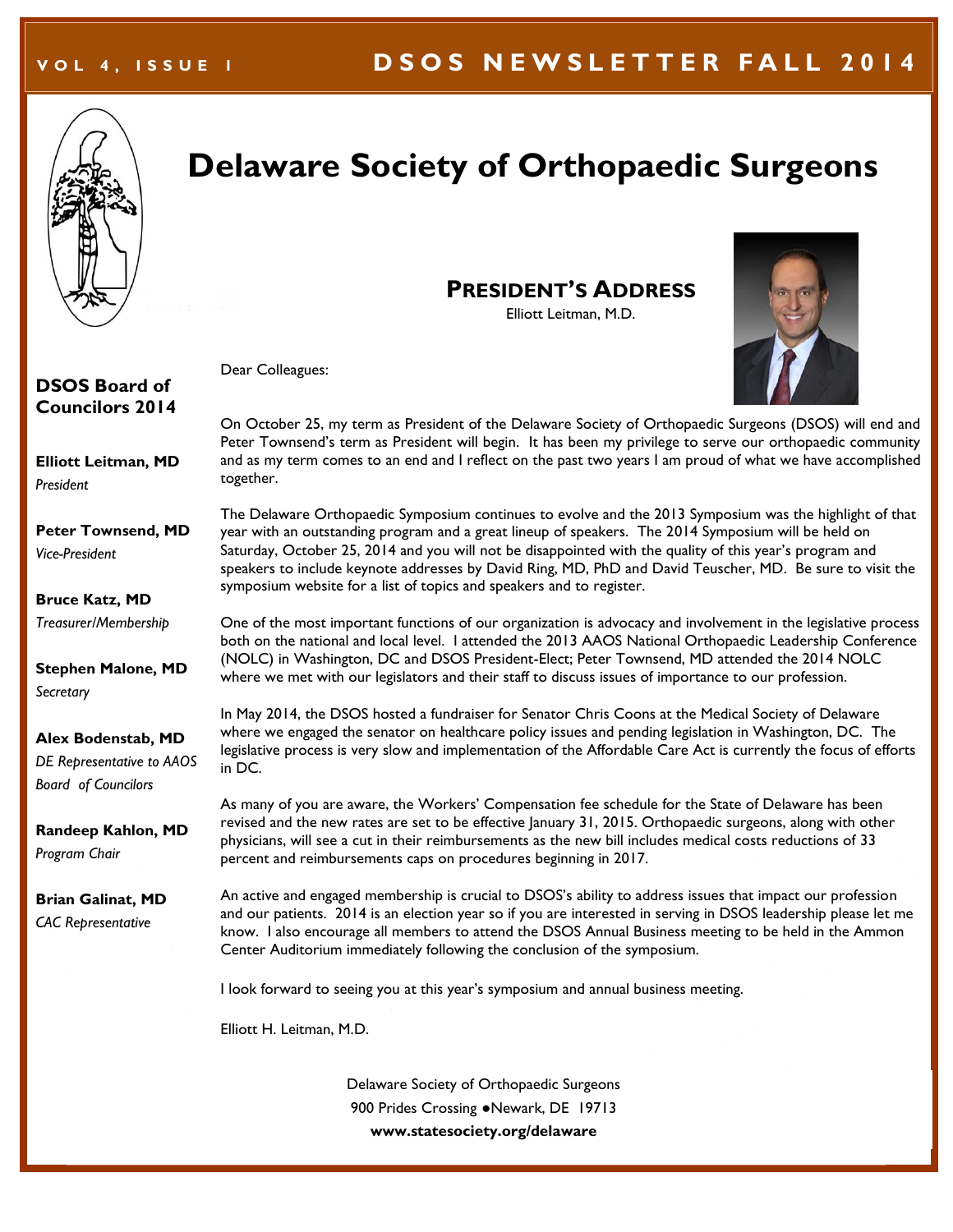

### **DSOS Welcomes Incoming President Peter Townsend, MD**

On October 25, 2014, Peter Townsend, MD, FACS will become the DSOS President for the 2014 – 2016 term. Dr. Townsend is a part of the Delaware Orthopaedic Specialists group specializing in surgery of the hand, elbow and forearm.

A native of Wilmington, Delaware, Dr. Townsend has been practicing in Wilmington and New Castle County since 1990.

He has served his community in the form of a team physician for various high schools and also being previously involved with the Blue Rocks. He currently lectures to residents and medical students in the area hospitals.

Dr. Townsend will continue to promote the society's mission and work with members to address issues affecting our profession.



# **2014 DSOS Annual Meeting**

The DSOS Annual Business Meeting will take place directly after the  $7<sup>th</sup>$  Annual Delaware Orthopaedic Symposium on Saturday, October 25, 2014. The meeting will be held in the auditorium of the John H. Ammon Medical Education Center. This meeting is open to all DSOS members. Elections for DSOS Leadership for the two-year term 2014-2016 will be held at this meeting so please plan to attend!

If you would like to be considered for a leadership position or have a topic for the meeting agenda please contact Megan Hayes at [megan.hayes@medsocdel.org](mailto:megan.hayes@medsocdel.org) by **October 22**.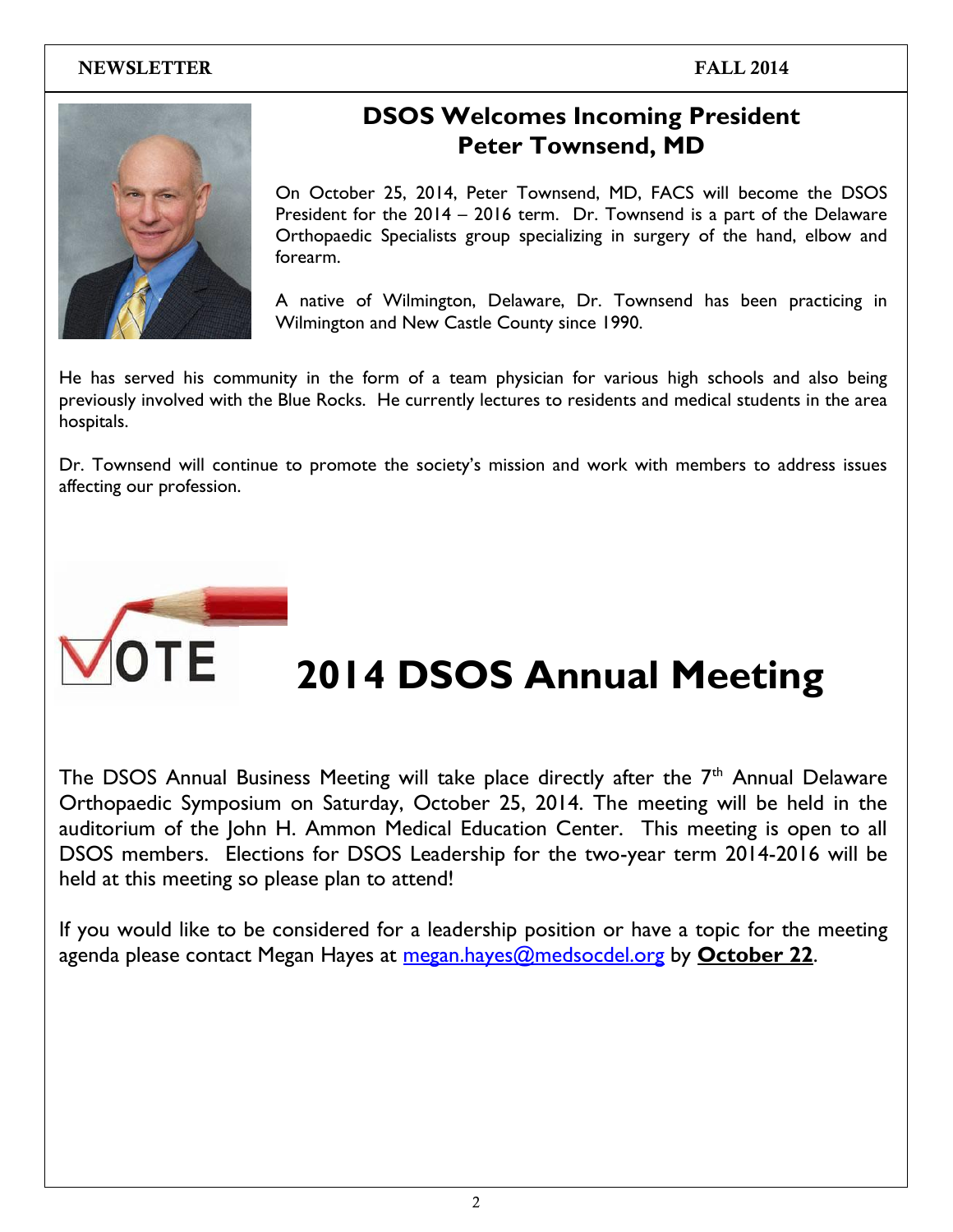

### 8 a.m. - 1 p.m., Christiana Hospital, Newark, DE

### **7 th Annual Delaware Orthopaedic Symposium**

The 7th Annual Delaware Orthopaedic Symposium will be held on Saturday, October 25, 2014 at Christiana Hospital in Newark, Delaware. The Delaware Orthopaedic Symposium is jointly sponsored by DSOS and the Christiana Care Department of Orthopaedic Surgery and includes several educational tracks, a live anatomical dissection, poster presentations, a vendor area and continuing education credits. The symposium will feature 12 talks and two keynote speeches on the latest advancements in muscoskeletal health and orthopaedic surgery. Breakfast and lunch are provided.

This year's educational tracks include orthopaedic surgery, primary care orthopaedic medicine, and hand therapy. Physicians and other health care professionals can expect high quality education on the latest advancements in musculoskeletal health and orthopaedic surgery. For a detailed agenda and to register for this event please visit: [www.delawareorthopaedicsymposium.com.](http://www.delawareorthopaedicsymposium.com/)

### **Thank you to our 2014 sponsors…**





**Call for Research Posters** 

2014 Delaware Orthopaedic Symposium

Saturday, October 25, 8 a.m. - 1 p.m.

#### PHYSICAL THERAPY



DePuy Synthes People inspired

on display at the symposium!

The purpose of the poster presentations is to share information and education as it relates to orthopaedic care. They are intended to be informal and to promote dialogue.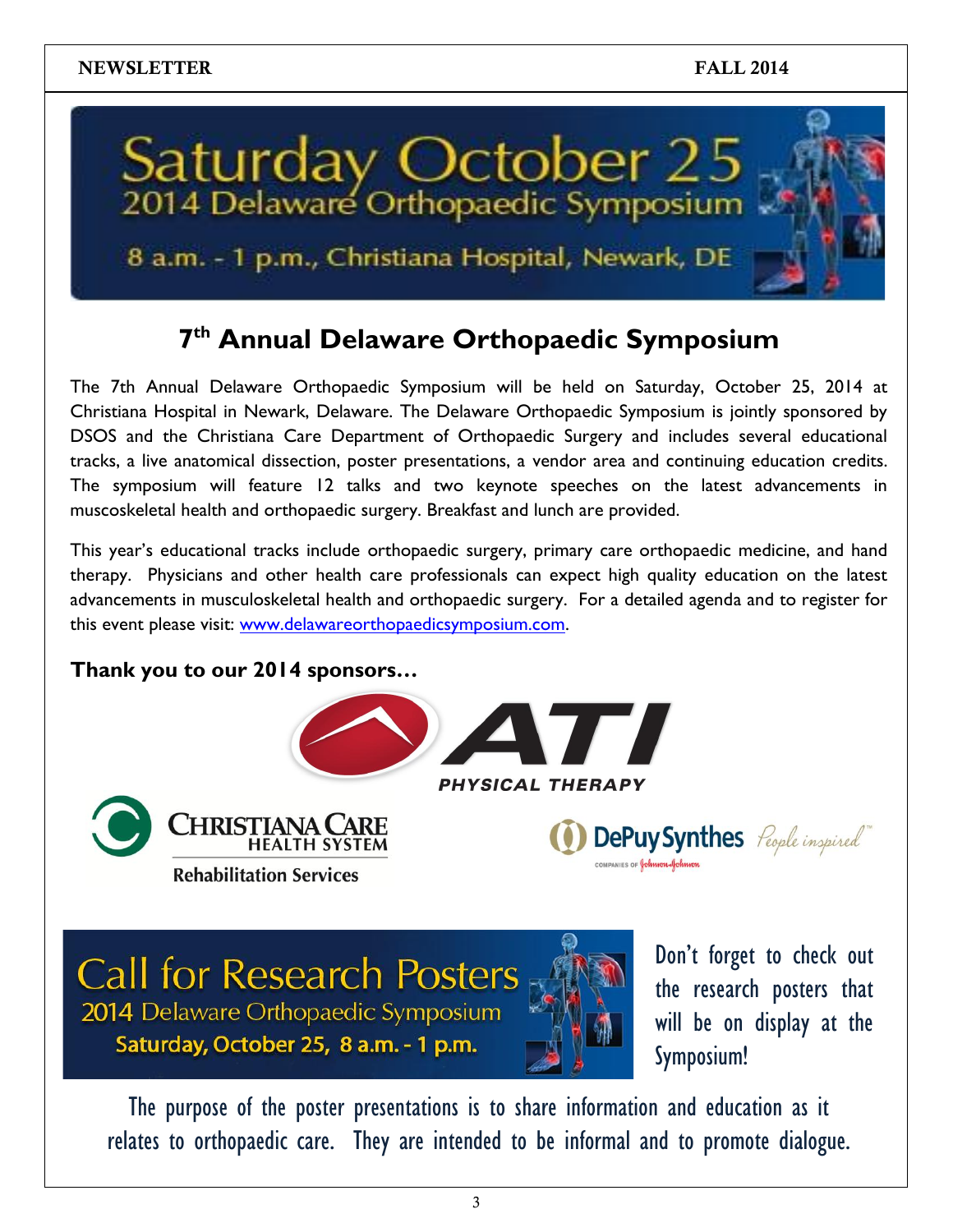## **2014 Keynote Speakers**



**David Ring, MD, PhD**

David Ring, MD, PhD will close the conference with his lunchtime keynote address "Curiosity" which covers evidence- based medicine as well as biopsychosocial factors. Dr. Ring is an Associate Professor of Orthopaedic Surgery at Harvard Medical School as well as Chief of Hand and Upper Extremity Service at Massachusetts General Hospital (MGH).

Dr. Ring has contributed to 250 peer-reviewed original research papers and five textbooks, and has been featured in more than 500 total publications. In his time at the MGH, Dr. Ring has become an authority on complex arm trauma and post-traumatic reconstruction. His interests range from common illnesses to complex fractures and include issues of quality and safety and the emotional aspects of recovery.



**David Teuscher, MD**

David Teuscher, MD will open the conference with the keynote address "Effective Healthcare Reform" which covers principles of effective healthcare reform for better patient care. Dr. Teuscher is First Vice President of the American Academy of Orthopaedic Surgeons (AAOS). He is also an orthopaedic sports medicine specialist with the Beaumont Bone & Joint Institute in Beaumont, Texas.

Dr. Teuscher has long been an active member of AAOS, as well as numerous other orthopaedic and medical volunteer leadership activities. Most recently, he has served on the AAOS Board of Directors and the Board of Councilors. A 2004 AAOS Leadership Fellow, he has lead and served on numerous Academy project teams, committees and councils. In his home state of Texas, Dr. Teuscher is extremely active in advocacy and governmental service.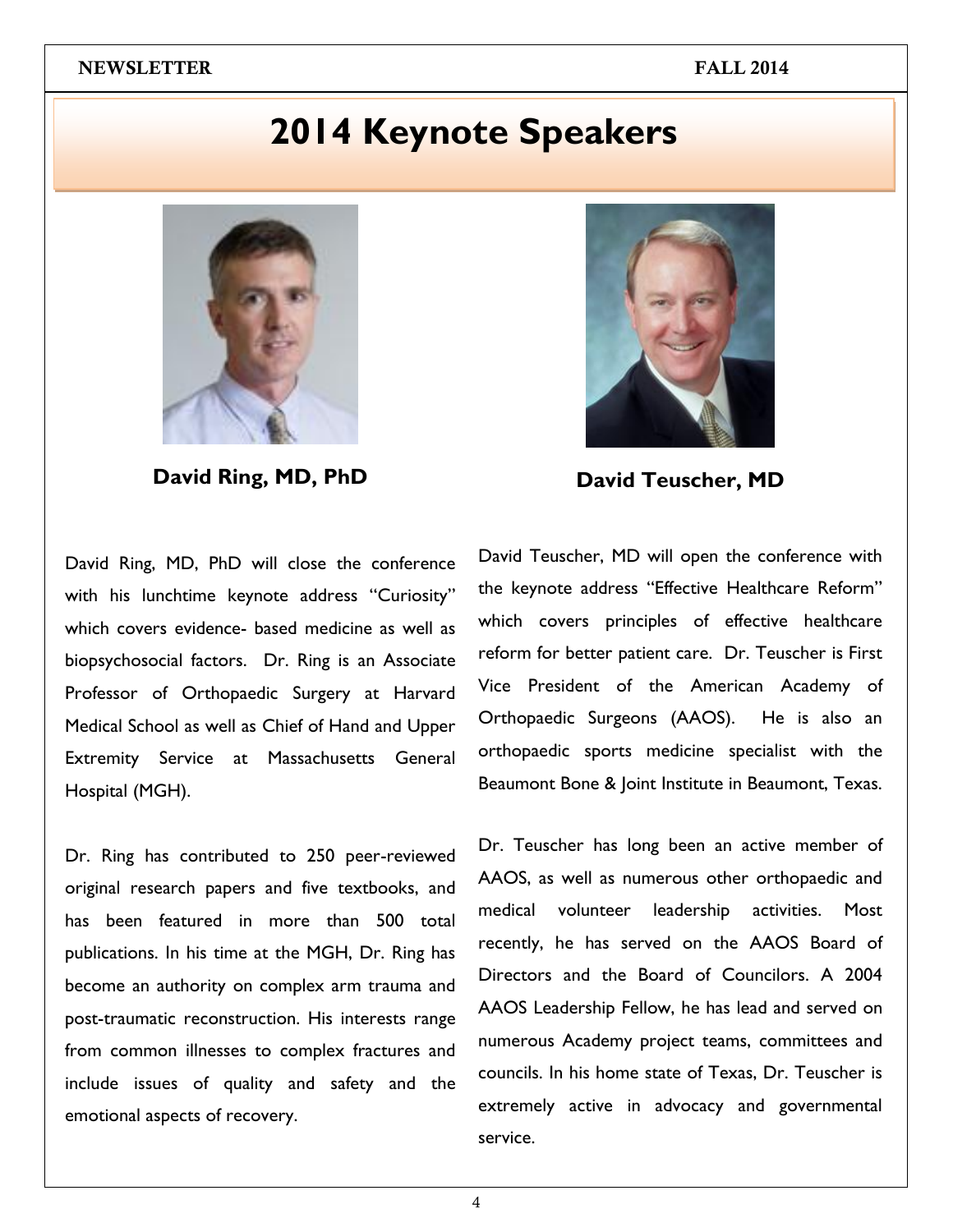

DSOS is a Proud Supporter of the

 ${\cal{5}}^{\!\star}$ th Annual Bone Bash



The 5th Annual Arthritis Foundation Bone Bash will be held on Friday, October 24, 2014 at the Deerfield (507 Thompson Station Road, Newark, DE). Please note that the 2014 Bone Bash will be a semi-formal dinner party to include hors d' oeuvres, seated dinner (chicken or vegetarian upon advance request), cocktails, auction, dancing, music and more.

Check-in for this Halloween themed, costumed affair begins at 6:00 pm with festivities kicking off at 6:30 pm. All proceeds from this event benefit the Arthritis Foundation. This year's distinguished honoree is Robert Joseph Laskowski, MD., MBA, President and CEO of Christiana Care Health System and special guest is U.S. Senator Chris Coons.

DSOS members receive one complimentary ticket to the Bone Bash so be sure to register today at [www.bonebashde.com!](http://www.bonebashde.com/)! Select "DSOS Members" at checkout and use discount code DSOS14.

Questions about the event may be directed to the Arthritis Foundation at 302-332-0047 or [tpreston@arthritis.org.](mailto:tpreston@arthritis.org)

### **Move Freely Without Pain**

Sponsored by Christiana Care, the Move Freely Without Pain lecture series educates the public on a variety of topics related to bone and joint health. DSOS members are encouraged to participate and present their expertise as part of this annual public education series.

This year's Move Freely lecture will be presented on Tuesday, October 28, 2014 from 7 –9 p.m. at John H. Ammon Medical Education Center. DSOS members Leo Raisis, MD and Andrew Gelman, MD will lead a discussion on hip and knew health.

> For more information please visit [http://www.christianacare.org/events.](http://www.christianacare.org/events)